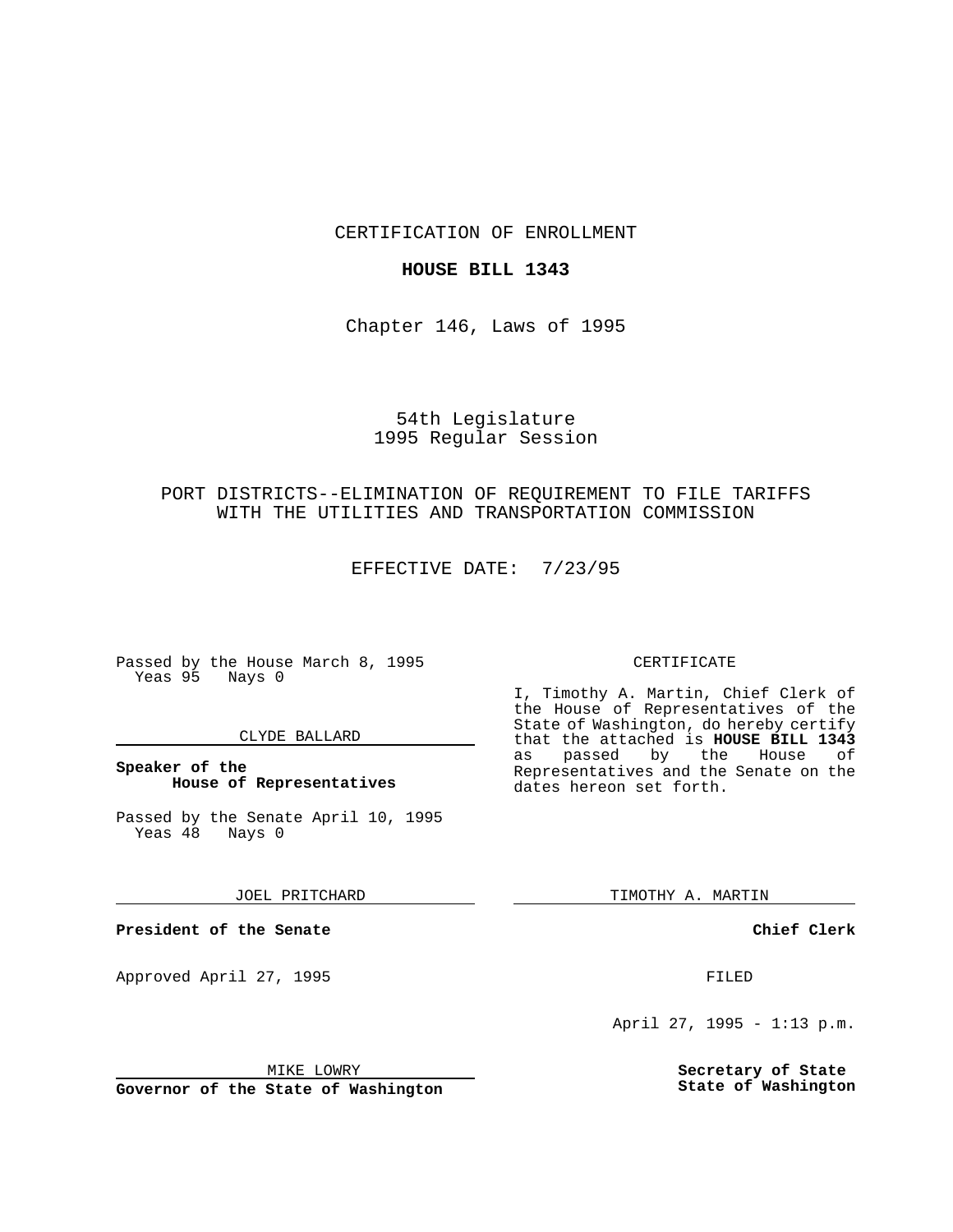## **HOUSE BILL 1343** \_\_\_\_\_\_\_\_\_\_\_\_\_\_\_\_\_\_\_\_\_\_\_\_\_\_\_\_\_\_\_\_\_\_\_\_\_\_\_\_\_\_\_\_\_\_\_

\_\_\_\_\_\_\_\_\_\_\_\_\_\_\_\_\_\_\_\_\_\_\_\_\_\_\_\_\_\_\_\_\_\_\_\_\_\_\_\_\_\_\_\_\_\_\_

Passed Legislature - 1995 Regular Session

#### **State of Washington 54th Legislature 1995 Regular Session**

**By** Representatives Casada, Kessler and Basich; by request of Utilities & Transportation Commission

Read first time 01/23/95. Referred to Committee on Energy & Utilities.

1 AN ACT Relating to eliminating the requirement of port districts to 2 file tariffs with the utilities and transportation commission; and 3 amending RCW 53.08.070.

4 BE IT ENACTED BY THE LEGISLATURE OF THE STATE OF WASHINGTON:

5 **Sec. 1.** RCW 53.08.070 and 1955 c 65 s 8 are each amended to read 6 as follows:

7 A district may fix, without right of appeal therefrom the rates of 8 wharfage, dockage, warehousing, and port and terminal charges upon all 9 improvements owned and operated by it, and the charges of ferries 10 operated by it. ((The port commission shall file with the utilities 11 and transportation commission its schedule of rates and charges so 12 fixed, as required of public service corporations. It may change any 13 rate and charge so filed by filing with the commission a notice of the 14 proposed change not less than thirty days before the change shall go 15 into effect.))

 It may fix, subject to state regulation, rates of wharfage, dockage, warehousing, and all necessary port and terminal charges upon all docks, wharves, warehouses, quays, and piers owned by it and operated under lease from it.